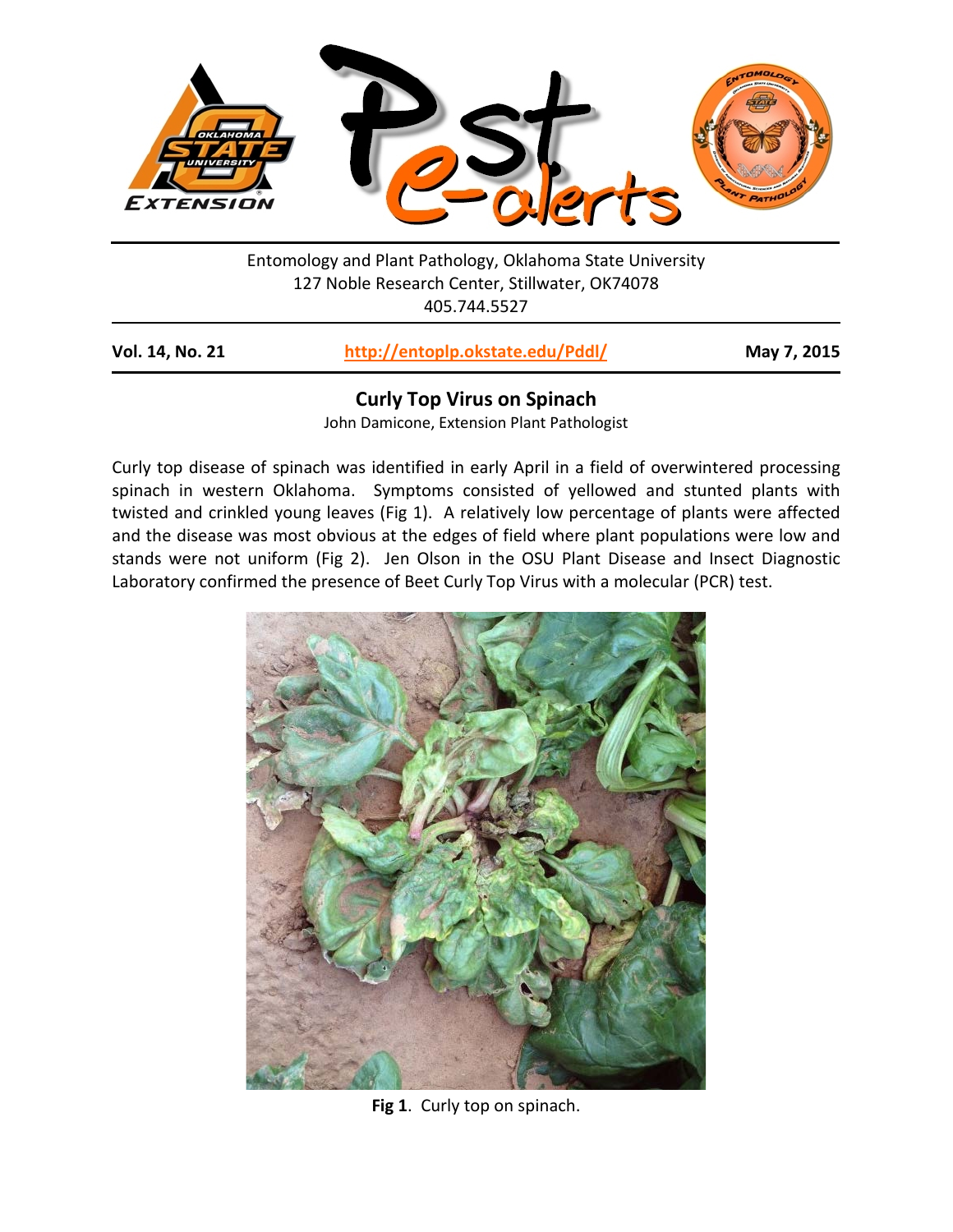

**Fig 2**. Infected plants are obvious in widely spaced plants.

Beet Curly Top Virus, or its two closely related virus species, is a leafhopper-transmitted virus that causes curly top disease of a range of crops in the western United States including sugar beets, tomatoes, peppers, and spinach. We have had sporadic problems with curly top on tomatoes and peppers in Oklahoma. In can be a limiting factor in tomato production in areas where the virus is a persistent problem. Beet leafhoppers acquire the virus as nymphs from weedy annual and perennial plants that are reservoirs of the virus. There are over 300 plant species from 44 families that are host of the virus. In the western United States where the epidemiology of curly top has been studied (mostly Calif.), leafhoppers migrate each year from the foothills where they overwinter into the valleys where crops are grown. Once in the valleys they transmit the virus to crop plants and the level of the disease observed each year depends on leafhopper numbers and the percentage carrying the virus. They undergo several generations in the agricultural valleys during the summer and apparently can acquire the virus from weedy hosts such as pigweed, mustards, lambsquarter, and Russian thistle. Later generations then transmit the virus into late-planted tomatoes. Little is known about the epidemiology of the disease in eastern areas of its range such as in Oklahoma where curly top is sporadic from year to year.